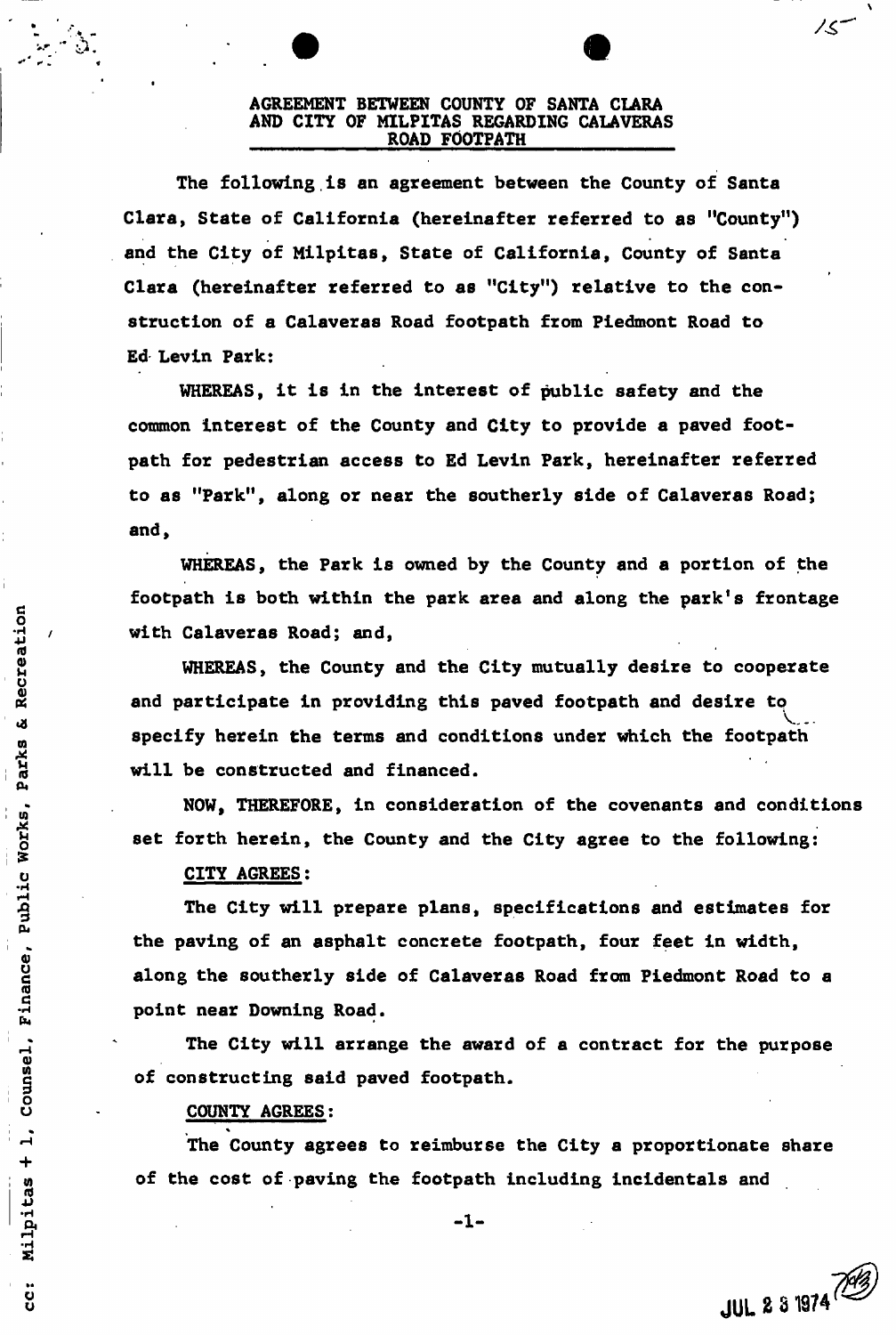**engineering costs related thereto.** 

**The County's share of costs will be based on actual construction cost and will be determined as shown in the following estimate:** 

Total Linear Footage of Footpath Concrete Footpath\* **1650 L.F. X \$12,000\* - \$4,352 Estimate of County's Share 4bM) UV l ^Estimated cost includes 20% Incidentals and Engineering. Linear Footage of Footpath**  Along & Within County Park<br> **x** Cost of Asphalt = County's **Share** 

**Upon completion of the work, the City will forward to the County a summary of actual costs of the completed project together with an invoice for the County's share. Upon receipt of the invoice, the County will reimburse the City the amount shown as the County's share.** 

**Should the County's share of actual costs exceed those estimated herein, such additional cost shall be subject to the approval of the County prior to reimbursement to the City.** 

**IN WITNESS WHEREOF, the County and the City have approved this agreement and caused it to be executed by their respective officers**  as duly authorized as of  $\sqrt{u^2 + 2}$ 

APPROVED AS TO FORM: By CIty Attorney

**ATTEST:** City Clerk



CITY OF MILPITAS

House By "CITY"

COUNTY OF SANTA CLARA By Charrman, SAPETVISOTS "COUNTY"

**JUL 23 1974**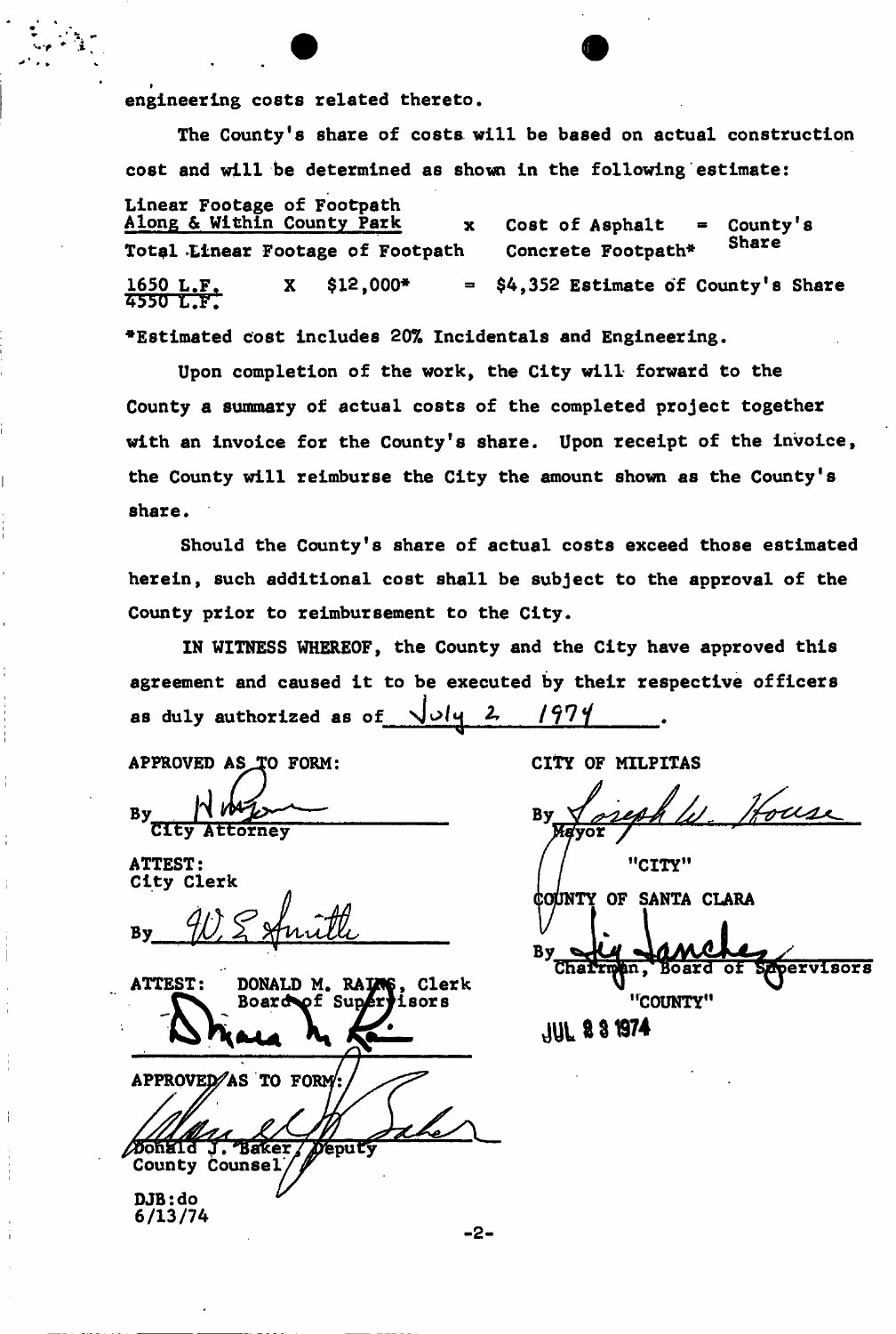**W. E. Smith, City Clerk City of Milpitas City Hall 455 B. Calaveras Boulevard Milpitas, California 95035** 

**Subjects Cost Sharing Agreement for Construction of a Footpath leading to Ed R. Levin Park.** 

**Dear Mr. Smithi** 

**The Board of Supervisors, at its regularly scheduled meet ing of July 23, 1974, approved the subject Agreement.** 

**A fully executed copy of this Agreement is enclosed for your records.** 

**Very truly yours,** 

**BOARD OP SUPERVISORS Donald M. Rains, Clerk** 

**July 29, 1974** 

**By«** 

**Deputy Clerk'** 

**DMR/dgh** 

**cci Parks & Recreation**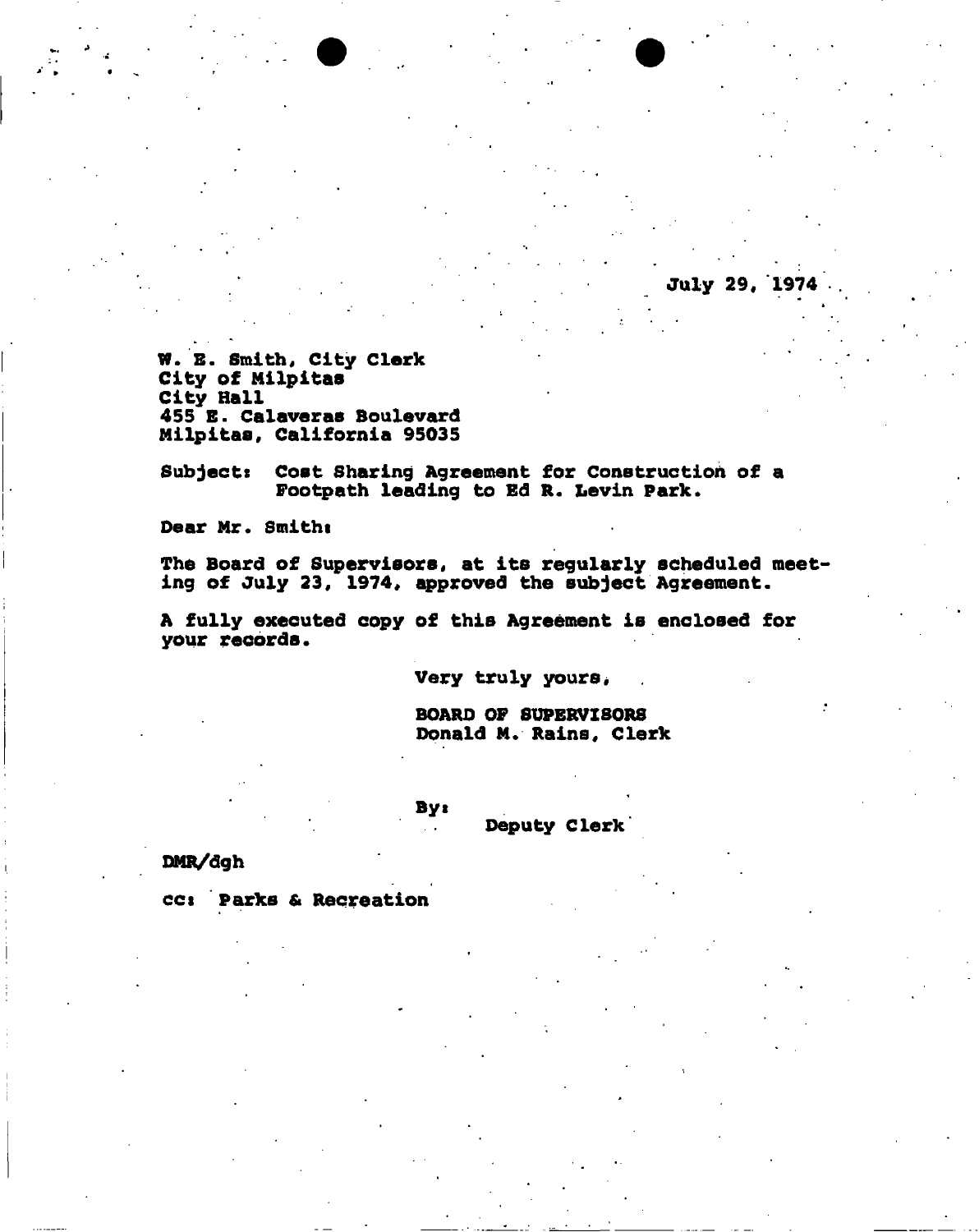|   | ۰. |
|---|----|
| I |    |
|   | ٧  |
|   | v  |
|   |    |

|  | Change Order No. |
|--|------------------|

## BOARD OF SUPERVISORS SANTA CLARA COUNTY

DATE July 29, 1974

| Cost Sharing Agreement<br>The following -contract-was-awarded-or-change-order was approved by the |
|---------------------------------------------------------------------------------------------------|
| Board of Supervisors at a meeting held:                                                           |
| July 23 74                                                                                        |
| Project to be charged Ed. R. Lovin Park - City of Milpitan                                        |
| For the amount of \$ 4,352. (Estimate) - See Agreement<br>City of Milpitas, City Hall             |
| Contractor 455 E. Calaveras Blvd., Milnitho 95035                                                 |
|                                                                                                   |
| Budget Item                                                                                       |

M. Dainy / def . DONALD M. RAING

dgh

 $\lesssim 25$  .

WHITE ---- CONTROLLER  $\odot$ 3128

 $\vdots$